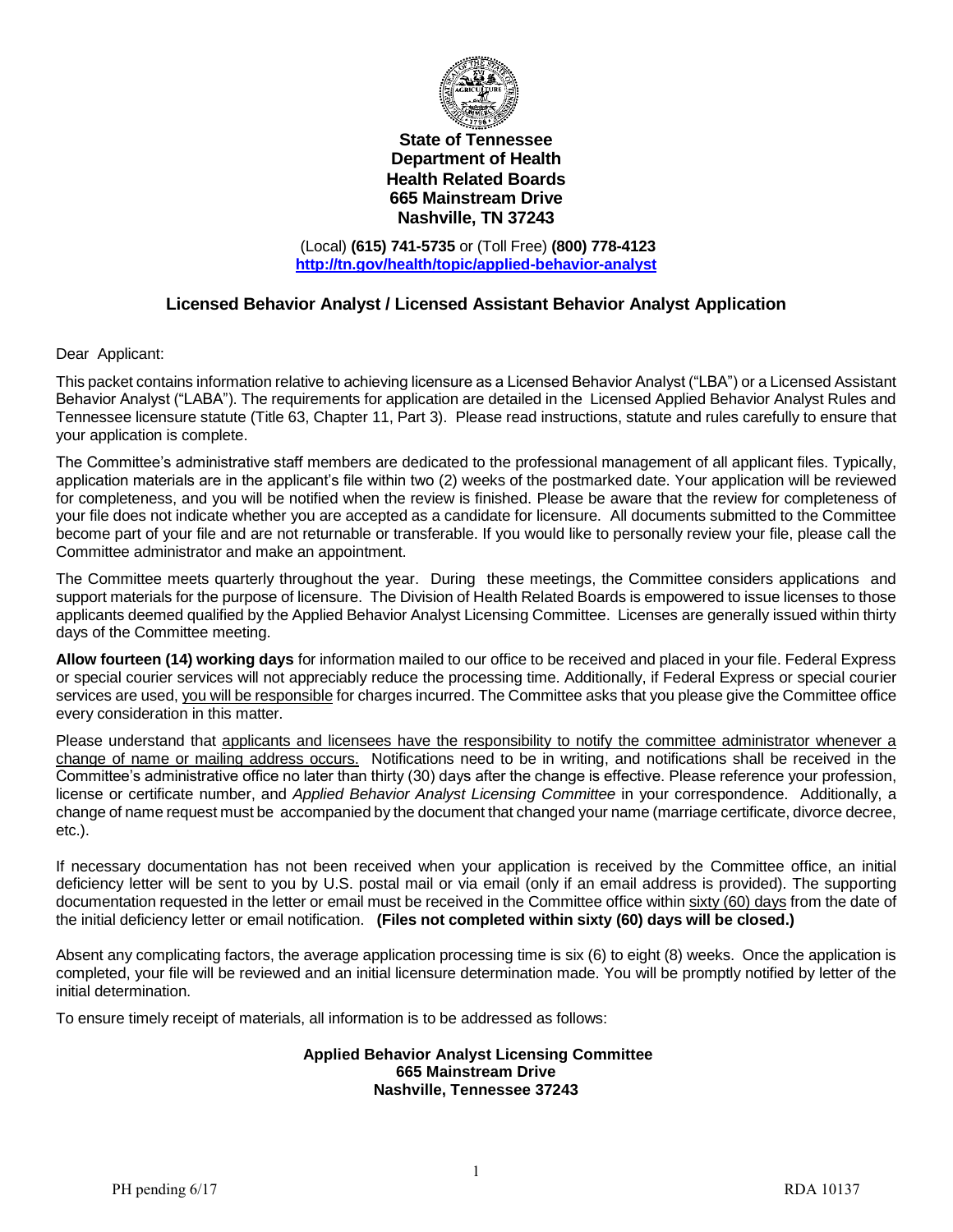# Checklist

| You send                                                                                                                                                                                                                                                                                                          | You request others to send                                                                                                                                                                                                                                                                                                                                                                                                                                                                                                                                                                                                                                                                                                            |
|-------------------------------------------------------------------------------------------------------------------------------------------------------------------------------------------------------------------------------------------------------------------------------------------------------------------|---------------------------------------------------------------------------------------------------------------------------------------------------------------------------------------------------------------------------------------------------------------------------------------------------------------------------------------------------------------------------------------------------------------------------------------------------------------------------------------------------------------------------------------------------------------------------------------------------------------------------------------------------------------------------------------------------------------------------------------|
| Check or money order for all applicable fees<br>Signed application<br>Certified Birth Certificate or Notarized Copy of Birth Certificate<br>Declaration of Citizenship form (must be notarized)<br>http://tn.gov/assets/entities/health/attachments/PH-4183.pdf<br>1 signed recent passport type photograph (2x2) | 2 Recommendation Letters from Applied<br>Behavior Analyst Professionals or<br>Professionals of a related field (unless<br>applying by reciprocity) Must be on<br>letterhead.<br>Verification of Licensure, if licensed in other<br>Jurisdiction regardless of the status of the<br>license (i.e., inactive)<br><b>DIDD Applicant - Temporary Attestation</b><br>Certificate (DIDD certified prior to July 12,<br>2012. Not needed if you hold a BACB<br>credential)<br><b>Criminal Background Check</b><br>http://tn.gov/health/article/CBC-instructions<br>Supervisor Affidavit (LABA Applicants)<br>The Tennessee Committee will request<br>proof of certification directly from the<br>BACB. You do not need to send a<br>request. |

- DIDD Applicants certified prior to July 12, 2012 should email **[bruce.davis@tn.gov](mailto:bruce.davis@tn.gov)** or telephone (615) 532-1610 to request a Verification of *Temporary Attestation Certificate* be emailed to the Applied Behavior Analyst Licensing Committee to [Lisa.Williams@tn.gov](mailto:Lisa.Williams@tn.gov) o[r Teddy.Wilkins@tn.gov.](mailto:Teddy.Wilkins@tn.gov) Only those certified before this date need a verification.
- Licensed Assistant Behavior Analyst applicants must provide **proof of ongoing supervision by a licensed behavior analyst who is currently certified as a BCBA or BCBA-D with the National Board** and currently licensed by the Tennessee Applied Behavior Analyst Licensing Committee
- You must put your social security number on this form for the application to be complete. State and federal law require social security numbers on this application. Tenn. Code Ann. §36-5-1301(a), as authorized by 42 U.S.C. §405 (c) (2)(C)(i). The number will be used to verify your identity, to ask questions about your financial responsibility, and for any other purpose allowed by state or federal law. When you provide your social security number on this application and sign the form, you are agreeing that the Department of Health may use your social security number in furtherance of federal and state law, for example, to collect delinquent fees.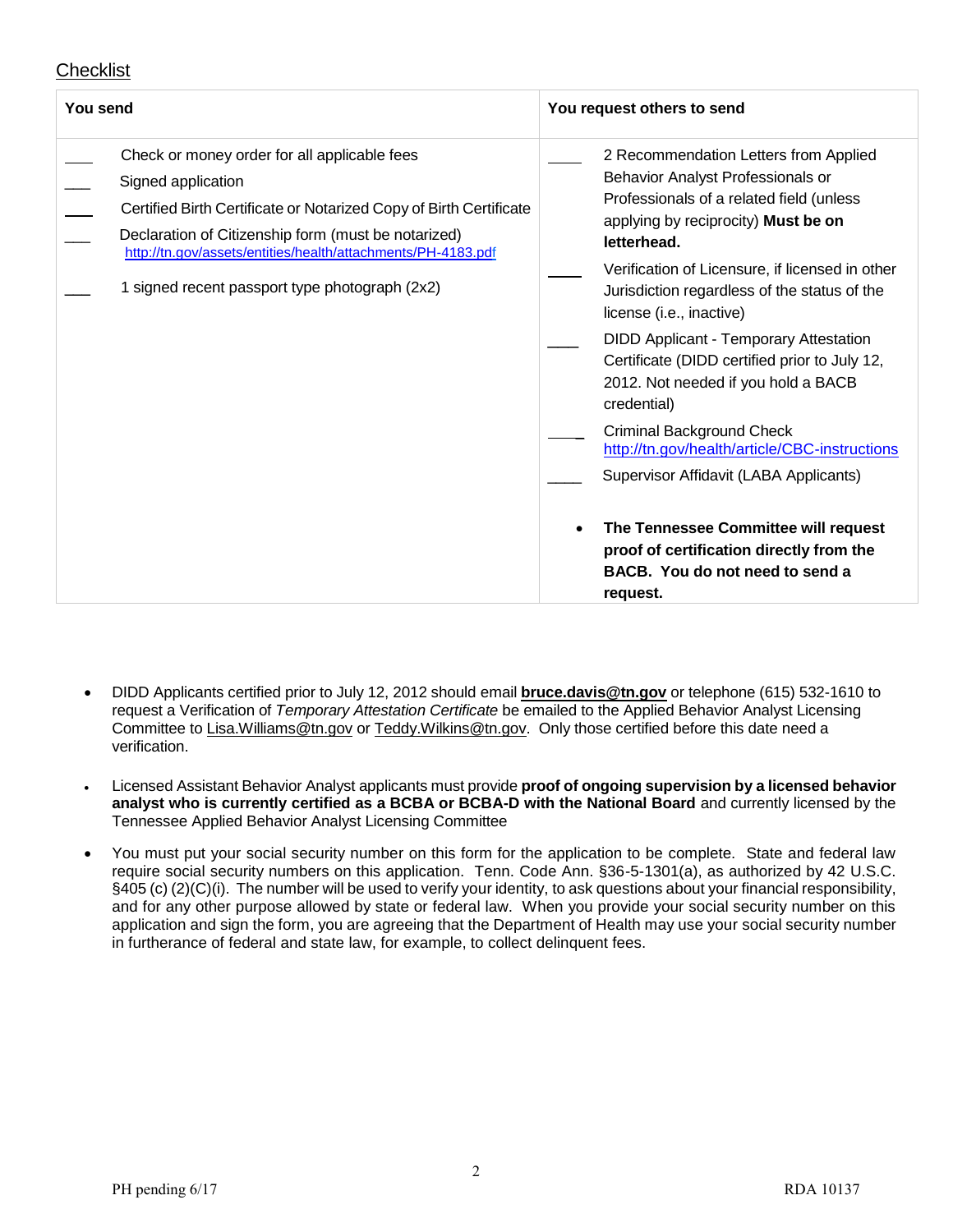| PLEASE AFFIX |
|--------------|
|              |
| PASSPORT     |
| STYLE PHOTO  |
|              |
|              |



LBA & DIDD Applicants<br>5110 \$350.00 5110 \$350.00<br>5110 10.00 5110 10.00<br>Total \$360.00 \$360.00 LABA Applicants<br>5120 \$ 5120 \$250.00 5120 10.00<br>Total \$260.00 \$260.00

#### **STATE OF TENNESSEE DEPARTMENT OF HEALTH HEALTH RELATED BOARDS 665 MAINSTREAM DRIVE NASHVILLE, TN 37243**

| (Local) (615) 741-5735 or (Toll Free) (800) 778-4123 ext. 741-5735 |
|--------------------------------------------------------------------|
| http://www.tn.gov/health/                                          |

**Licensed Behavior Analyst / Assistant Behavior Analyst Application**

| <b>License applied for:</b> ___ Licensed Behavior Analyst                                                                                   | Licensed Assistant Behavior Analyst                                                                                                                                                                                                                                                                                                                                       |
|---------------------------------------------------------------------------------------------------------------------------------------------|---------------------------------------------------------------------------------------------------------------------------------------------------------------------------------------------------------------------------------------------------------------------------------------------------------------------------------------------------------------------------|
|                                                                                                                                             | Applying by(check 1): National Certification (BACB) __ DIDD Certified (ONLY Prior to July 12, 2012) __ Reciprocity                                                                                                                                                                                                                                                        |
| Name: _____________<br>Last                                                                                                                 |                                                                                                                                                                                                                                                                                                                                                                           |
| First<br><b>Current Home Mailing Address:</b>                                                                                               | <b>Middle</b><br>Maiden (if not used as your middle name)<br><b>Current Practice Name &amp; Address:*</b>                                                                                                                                                                                                                                                                 |
|                                                                                                                                             |                                                                                                                                                                                                                                                                                                                                                                           |
| multiple practice address, please attach an additional page listing all practice addresses.                                                 | *If you have no practice address, notify the Board of your practice address within 30 days of obtaining a practice address. If you have                                                                                                                                                                                                                                   |
| Home Phone ( ) Nork Phone ( ) Nork Phone ( )                                                                                                |                                                                                                                                                                                                                                                                                                                                                                           |
| <b>E-Mail Address:</b><br>no longer receive physical mail from our office. Yes ______ No _____                                              | Do you wish to receive notifications, including renewal notification, from the Department of Health via email? Please note, by<br>opting in, all correspondence from the Department of Health will be delivered to the email address on file for you. You will                                                                                                            |
|                                                                                                                                             | Birth Date: 1 1                                                                                                                                                                                                                                                                                                                                                           |
| Race: Gender: Female _____ Male _____ U.S. Citizen: Yes ____ No___<br>Entitled to Live and Work in the U.S. Yes ____ No___ (Must check box) | All applicants must complete the Declaration of Citizenship form.                                                                                                                                                                                                                                                                                                         |
| reserve component of the armed forces? (If yes, please provide proof of status.) Yes No ____                                                | Are you a member of the U.S. armed forces who has, within the preceding 180 days, retired from the armed forces,<br>received any discharge other than a dishonorable discharge from the armed forces, or been released from active duty to a                                                                                                                              |
|                                                                                                                                             | Are you the spouse of a member of the armed forces who has been transferred by the military to Tennessee or who<br>has, within the preceding 180 days, retired from the armed forces, received a discharge other than a dishonorable discharge<br>from the armed forces or been released from active duty to a reserve component? (If yes, please provide proof of same.) |
| Have you ever been known by any other names besides what is listed above? Yes _____ No _____                                                | If yes, please state in full every other name by which you have been known, the reason therefore, and inclusive dates so                                                                                                                                                                                                                                                  |

known: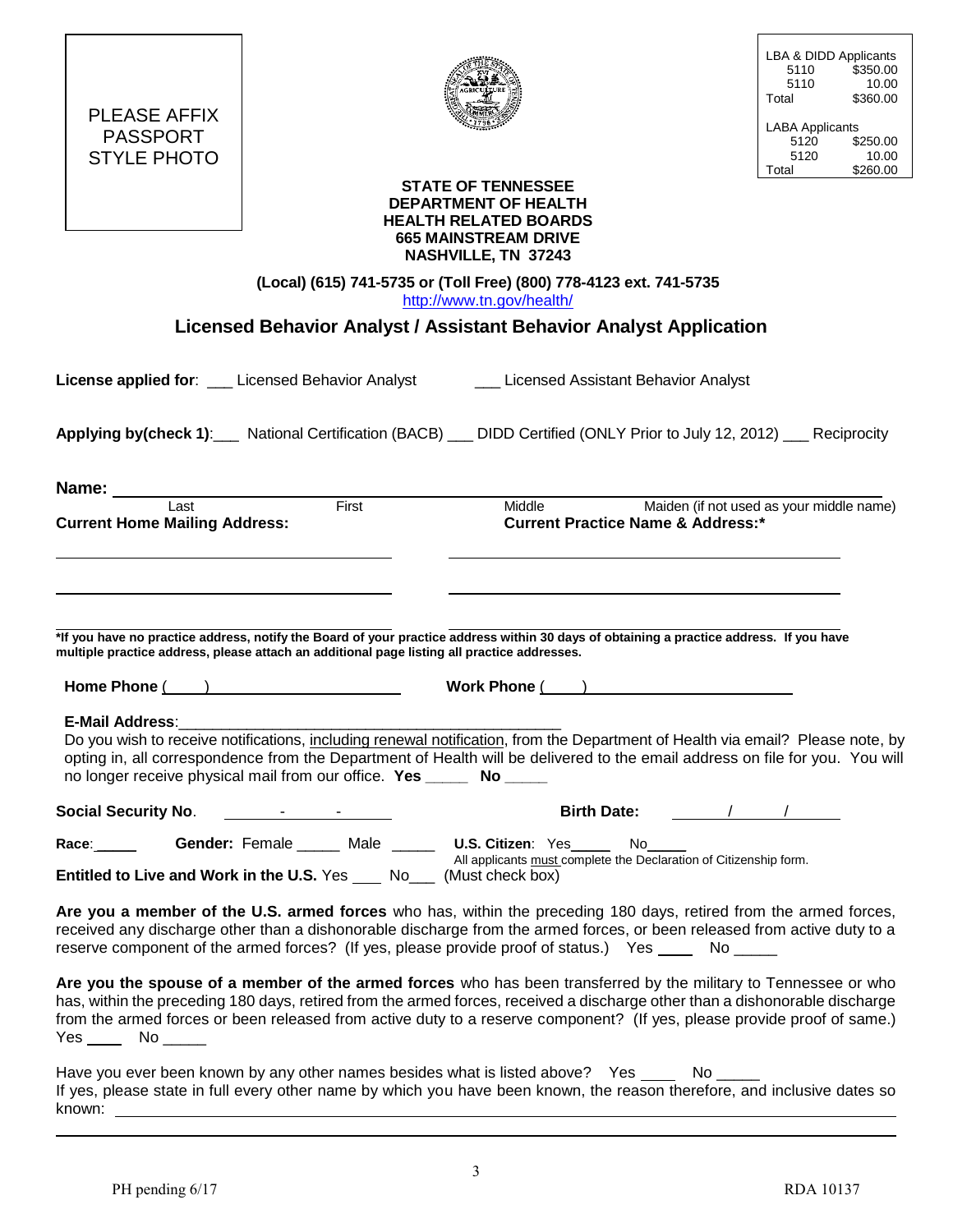### **EDUCATIONAL AND EMPLOYMENT INFORMATION**

Please provide the following information for all educational institutions you have attended beyond high school. Use the back of this page if you need additional space.

| From:        | To:                   | <b>Educational Institution</b>                                                                                                                                                                                                                                                                                                  | City, State                      |                | <b>Degree</b><br><b>Earned</b> | Year             | <b>Graduated</b> |
|--------------|-----------------------|---------------------------------------------------------------------------------------------------------------------------------------------------------------------------------------------------------------------------------------------------------------------------------------------------------------------------------|----------------------------------|----------------|--------------------------------|------------------|------------------|
|              | Mo./Yr. Mo./Yr.       |                                                                                                                                                                                                                                                                                                                                 |                                  |                |                                |                  |                  |
|              | Mo./Yr. Mo./Yr.       | <u> Alexandria de la contrada de la contrada de la contrada de la contrada de la contrada de la contrada de la c</u>                                                                                                                                                                                                            |                                  |                |                                |                  |                  |
|              | Mo./Yr. Mo./Yr.       | <u> Alexandria de la contrada de la contrada de la contrada de la contrada de la contrada de la contrada de la c</u>                                                                                                                                                                                                            |                                  |                |                                |                  |                  |
|              | Mo./Yr. Mo./Yr.       | <u> 1989 - Johann Barnett, fransk politiker (d. 1989)</u>                                                                                                                                                                                                                                                                       |                                  |                |                                |                  |                  |
|              |                       | Have you ever been employed in a healthcare field? ____ Yes ____ No                                                                                                                                                                                                                                                             |                                  |                |                                |                  |                  |
|              |                       | If "yes" please complete your entire healthcare employment history starting with the most current position                                                                                                                                                                                                                      |                                  |                |                                |                  |                  |
|              | Company/<br>Employer: | first. Use the back of this page, if you need additional space. Dates of employment must be included.<br><b>Address:</b><br>(City, and State)                                                                                                                                                                                   | <b>Position:</b>                 | <b>Duties:</b> |                                | From:<br>Mo./Yr. | To:<br>Mo./Yr.   |
|              |                       |                                                                                                                                                                                                                                                                                                                                 |                                  |                |                                |                  |                  |
|              |                       | <u>  La Carteria de la Carteria de la Carteria de la Carteria de la Carteria de la Carteria de la Carteria de la </u>                                                                                                                                                                                                           |                                  |                |                                |                  |                  |
|              |                       |                                                                                                                                                                                                                                                                                                                                 |                                  |                |                                |                  |                  |
|              |                       |                                                                                                                                                                                                                                                                                                                                 |                                  |                |                                |                  |                  |
|              |                       | Are you or have you ever been licensed in this profession in another state?                                                                                                                                                                                                                                                     |                                  |                |                                | <b>YES</b>       | <b>NO</b>        |
|              |                       | Are you or have you ever been licensed in any other profession in Tennessee or another state?                                                                                                                                                                                                                                   |                                  |                |                                |                  |                  |
|              |                       |                                                                                                                                                                                                                                                                                                                                 |                                  |                |                                |                  |                  |
|              |                       |                                                                                                                                                                                                                                                                                                                                 | <b>CERTIFICATION INFORMATION</b> |                |                                |                  |                  |
|              |                       | BCBA BCaBA Certification number: Date issued: BCBA BCaBA BCaBA Certification number:                                                                                                                                                                                                                                            |                                  |                |                                |                  |                  |
|              |                       | List below ALL STATES, COUNTRIES, OR PROVINCES IN WHICH YOU HAVE EVER BEEN OR ARE CURRENTLY<br>LICENSED, PERMITTED, OR CERTIFIED in this or any other healthcare profession. Additional pages may be added<br>if necessary. Request that verification of licensure be submitted directly to the Board's Office from each state. |                                  |                |                                |                  |                  |
| <b>STATE</b> |                       | <b>PROFESSION</b>                                                                                                                                                                                                                                                                                                               | LICENSE NUMBER CURRENT STATUS    |                |                                |                  |                  |
|              |                       | <u> 1980 - Andrea Andrew Maria (h. 1980).</u>                                                                                                                                                                                                                                                                                   |                                  |                |                                |                  |                  |
|              |                       | <u> Alexander (Alexander Alexander Alexander Alexander Alexander Alexander Alexander Alexander Alexander Alexander Alex</u>                                                                                                                                                                                                     |                                  |                |                                |                  |                  |
|              |                       |                                                                                                                                                                                                                                                                                                                                 |                                  |                |                                |                  |                  |

4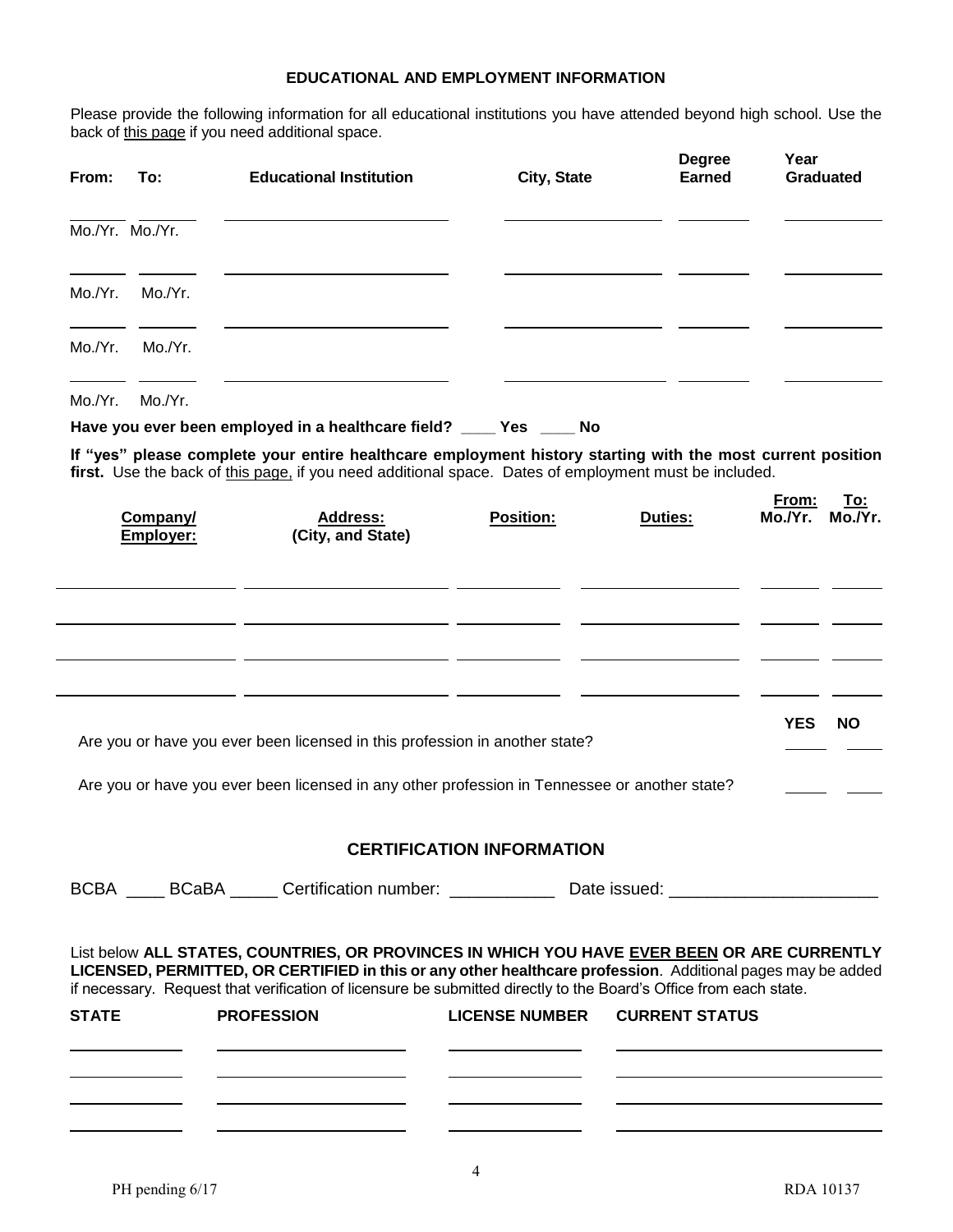# **Previous Behavior Analyst Related Employment (if applicable):**

| Employer's name                              |                                                                                                                      |              |  |  |
|----------------------------------------------|----------------------------------------------------------------------------------------------------------------------|--------------|--|--|
| Type of facility                             |                                                                                                                      |              |  |  |
| Facility address                             |                                                                                                                      |              |  |  |
|                                              |                                                                                                                      |              |  |  |
| Your job title                               |                                                                                                                      |              |  |  |
| Dates of employment                          |                                                                                                                      | (month/year) |  |  |
|                                              | Describe types of clients served and services delivered.                                                             |              |  |  |
|                                              |                                                                                                                      |              |  |  |
|                                              |                                                                                                                      |              |  |  |
|                                              |                                                                                                                      |              |  |  |
|                                              |                                                                                                                      |              |  |  |
| Supervisor's name & position                 |                                                                                                                      |              |  |  |
| Supervisor's licensure status                |                                                                                                                      |              |  |  |
|                                              |                                                                                                                      |              |  |  |
| Previous Behavior Analyst Related Employment |                                                                                                                      |              |  |  |
| Employer's name                              |                                                                                                                      |              |  |  |
| Type of facility                             |                                                                                                                      |              |  |  |
| Facility address                             |                                                                                                                      |              |  |  |
|                                              |                                                                                                                      |              |  |  |
| Your job title                               |                                                                                                                      |              |  |  |
| Dates of employment                          |                                                                                                                      | (month/year) |  |  |
|                                              | Describe types of clients served and services delivered.                                                             |              |  |  |
|                                              |                                                                                                                      |              |  |  |
|                                              |                                                                                                                      |              |  |  |
|                                              |                                                                                                                      |              |  |  |
|                                              |                                                                                                                      |              |  |  |
| Supervisor's name & position                 | <u> 1980 - Johann Barn, mars ann an t-Amhain Aonaich an t-Aonaich an t-Aonaich ann an t-Aonaich ann an t-Aonaich</u> |              |  |  |
| Supervisor's licensure status                |                                                                                                                      |              |  |  |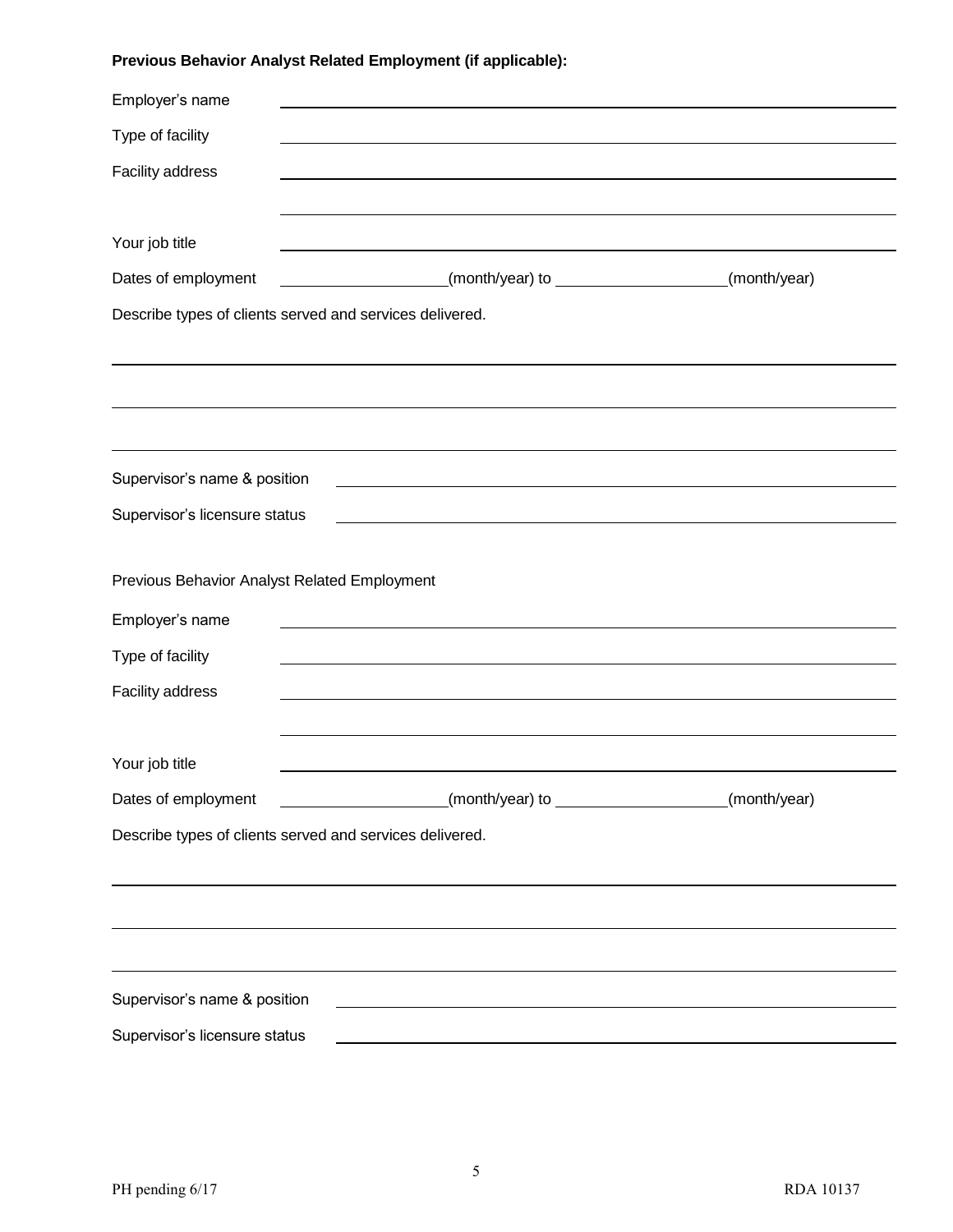### *COMPETENCY INFORMATION*

**PLEASE ANSWER THE FOLLOWING QUESTIONS**. If you answer "yes" to any of the questions in this part, you must supplement your affirmative response with a thorough explanation on a separate page. IN SUPPORT OF YOUR EXPLANATION, THE FINAL DOCUMENTS OR ORDERS FROM THE ISSUING STATES, COURTS, AND/OR AGENCIES MUST BE SUBMITTED ALONG WITH THIS APPLICATION. Additional information may be requested and/or required before a licensure decision may be made.

For the purposes of these questions, the following phrases or words have the following meanings:

#### 1. **"Ability to practice your profession"** is to be construed to include all of the following:

 a. The cognitive capacity to make appropriate clinical diagnoses, exercise reasoned medical judgments, to learn, and keep abreast of medical developments;

 b. The ability to communicate those judgments and medical information to patients and other health care providers, with or without the use of aids or devices, such as voice amplifiers; and

 c. The physical capability to perform professional tasks and procedures required of your profession, with or without the use of aids or devices, such as corrective lenses or hearing aids.

2. **"Medical Condition"** includes physiological, mental or psychological conditions including, but not limited to: orthopedic, visual, speech and/or hearing impairments, emotional or mental illness, specific learning disabilities, drug addiction, and alcoholism.

3. **"Minor Traffic Offense"** generally means moving and non-moving violations punishable by fines only and does not include offenses such as driving under the influence or while intoxicated or reckless driving.

4. **"Chemical substances"** is to be construed to include alcohol, drugs, or medications, including those taken pursuant to a valid prescription for legitimate medical purposes and in accordance with the prescriber's direction, as well as those used illegally.

5. **"Currently"** does not mean on the day of or even in the weeks or months preceding the completion of this application. Rather it means recently enough so that the use of drugs or alcohol may have an ongoing impact on one's functioning as a licensee or within the past two (2) years.

6. **"Illegal use of illicit or controlled substances"** means the use of substances obtained illegally (e.g., heroin or cocaine) as well as the use of controlled substances that are not obtained pursuant to a valid prescription or not taken in accordance with the directions of a licensed health care practitioner.

#### **QUESTIONS**

| (1) | Do you currently have any physical or psychological limitations or impairments caused by an<br>existing medical condition which are reduced or ameliorated because of ongoing treatment or<br>monitoring, or the field of practice, the setting or the manner in which you have chosen to<br>practice? | <b>YES</b> | <b>NO</b> |
|-----|--------------------------------------------------------------------------------------------------------------------------------------------------------------------------------------------------------------------------------------------------------------------------------------------------------|------------|-----------|
| (2) | Do you currently use any chemical substances with in any way impair of limit your ability<br>practice your profession with reasonable skill and safety?                                                                                                                                                |            |           |
|     | If so, please list:                                                                                                                                                                                                                                                                                    |            |           |

*[If you receive such ongoing treatment or participate in such a monitoring program, the Board will make an individual assessment of the nature, the severity and the duration of the risks associated with an ongoing medical condition so as to determine whether an unrestricted license should be issued, whether conditions should be imposed or whether you are not eligible for licensure.]*

(3) At any time within the past two years, have you engaged in the illegal use of illicit or controlled substances?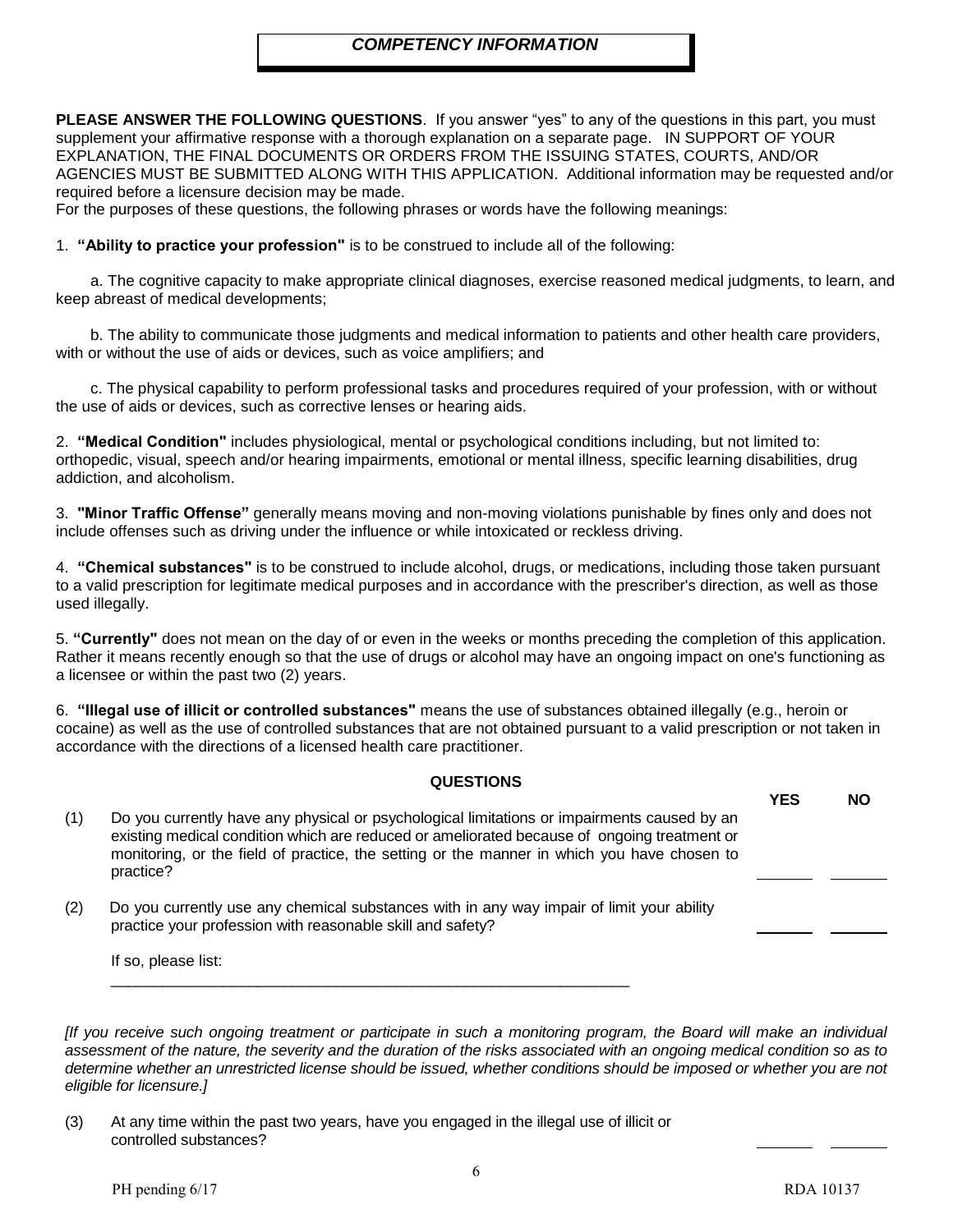|      |                                                                                                                                                                                                                                                                                                                               | <b>Yes</b> | <b>No</b> |  |
|------|-------------------------------------------------------------------------------------------------------------------------------------------------------------------------------------------------------------------------------------------------------------------------------------------------------------------------------|------------|-----------|--|
| (4)  | Are you currently participating in a supervised rehabilitation program or professional<br>assistance program that monitors you to assure that you do not consume alcohol and/or do<br>not engage in the illegal use of illicit or controlled substances?                                                                      |            |           |  |
| (5)  | Have you ever been diagnosed as having or have you ever been treated for pedophilia,<br>exhibitionism, or voyeurism?                                                                                                                                                                                                          |            |           |  |
| (6)  | Have ever held or applied for a license or certificate to practice professional counseling in any<br>state, country, or province, that had been denied, reprimanded, suspended, restricted,<br>revoked, otherwise disciplined, curtailed, or voluntarily surrendered under threat of<br>investigation or disciplinary action? |            |           |  |
| (7)  | Have you ever held staff privileges at any hospital or health care facility that were ever<br>revoked, suspended, curtailed, restricted, limited, or otherwise disciplined or voluntarily<br>surrendered under threat of restriction or disciplinary action?                                                                  |            |           |  |
| (8)  | Have you ever applied for or held a state or federal controlled substance certificate that was<br>ever denied, revoked, suspended, restricted, otherwise disciplined, or voluntarily under threat<br>of investigation or disciplinary action?                                                                                 |            |           |  |
| (9)  | Have you ever been convicted (including a "nolo contendere" plea or guilty plea) of a felony<br>or a misdemeanor (other than a minor traffic offense) whether or not sentence was<br>imposed or suspended??                                                                                                                   |            |           |  |
| (10) | Have you ever been rejected or censured by a professional association?                                                                                                                                                                                                                                                        |            |           |  |
| (11) | In relation to the performance of your professional services in any profession:<br>a. Have you ever had a final judgment rendered against you;                                                                                                                                                                                |            |           |  |
|      | Have you ever had settlement of any legal action rendered against you; or<br>b.                                                                                                                                                                                                                                               |            |           |  |
|      | Are there any legal actions pending against you or to which you are a party?<br>c.                                                                                                                                                                                                                                            |            |           |  |
| (12) | Have ever held a license or certificate in any health care profession that has ever been<br>reprimanded, suspended, restricted, revoked, otherwise disciplined, curtailed, or<br>voluntarily surrendered under threat of investigation or disciplinary action?                                                                |            |           |  |
| (13) | My name has been placed on the registry of persons who have abused, neglected or<br>misappropriated the property of vulnerable individuals (Tennessee abuse registry or an<br>abuse registry in another state.                                                                                                                |            |           |  |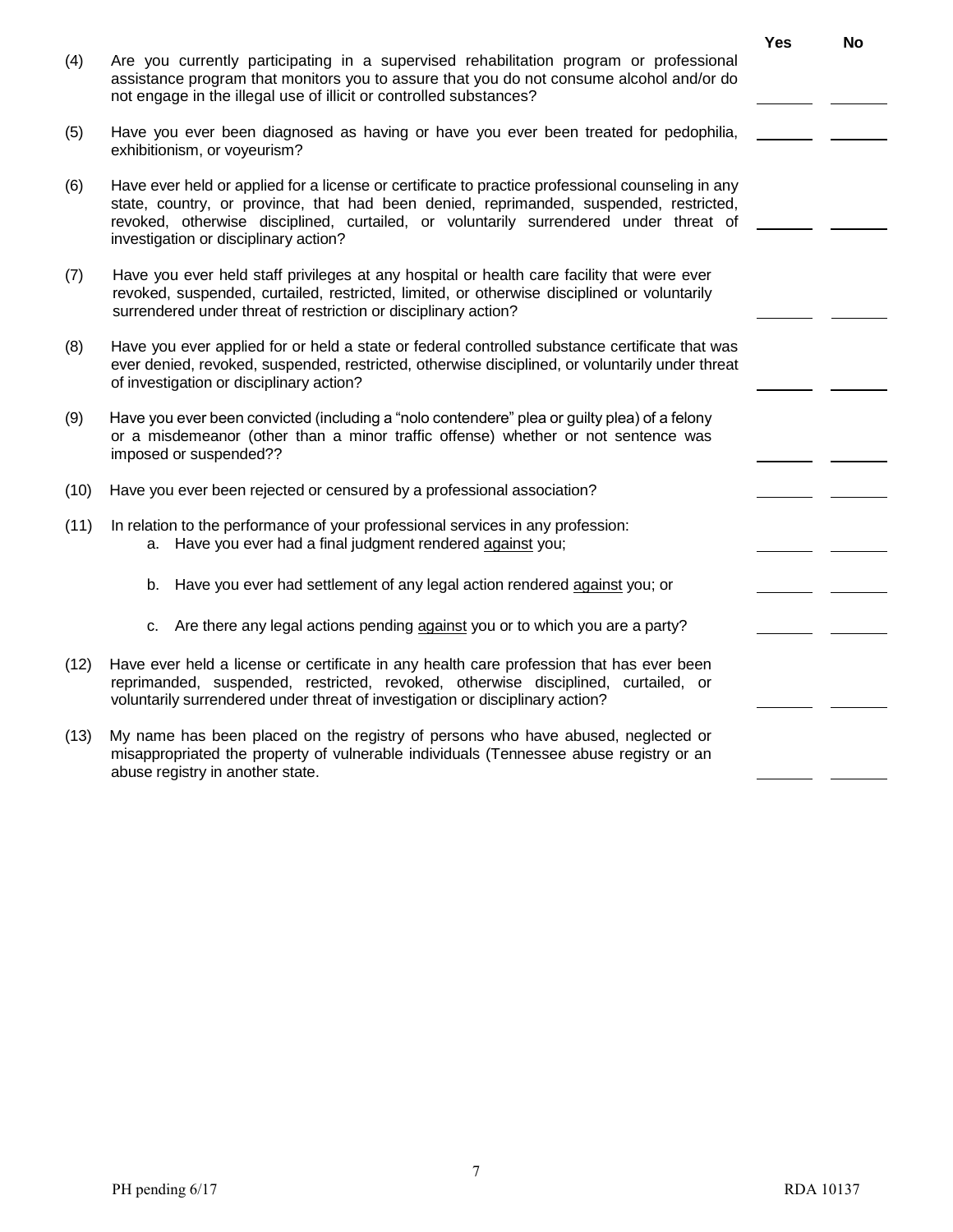#### **APPLICANT: FILL OUT THE FOLLOWING RELASE AND SIGN (MUST BE NOTARIZED)**

#### **RELEASE**

I**, \_\_\_\_\_\_\_\_\_\_\_\_\_\_\_\_\_\_\_\_\_\_\_\_\_\_\_\_\_\_\_\_\_\_\_\_\_\_\_\_\_\_\_\_\_\_\_\_\_\_\_, of \_\_\_\_\_\_\_\_\_\_\_\_\_\_\_\_\_\_\_\_\_\_\_\_\_\_\_\_\_\_\_\_\_\_\_\_\_\_\_\_\_\_\_\_\_\_\_\_\_\_\_\_\_\_**

*(Applicant's Name) (City) (State)* being duly sworn and identified as the person referred to in this application, solemnly swear or affirm that the statements on this application are true and correct. In signing this affidavit, I am aware that Chapter 9, Public Acts of 1947, provides that a person filing a forged affidavit of identification is subject to punishment prescribed by law for the crime of forgery. I further swear or affirm, that I have read the Professional and Ethical Compliance Code for the Behavior Analyst Certification Board [\(http://bacb.com/ethics-code/\)](http://bacb.com/ethics-code/) and acknowledge that this is the ethical code in which Licensed Behavior Analysts and Licensed Assistant Behavior Analysts in the State of Tennessee are governed by.

I hereby attest that I have read Title 63, Professions Of The Healing Arts, Chapter 11 Psychologists, Part 3 Applied Behavior Analyst Licensing Committee, Tenn. Code Ann. § 63-11-301 through Tenn. Code Ann. § 63-11-311 [\(http://www.lexisnexis.com/hottopics/tncode/\)](http://www.lexisnexis.com/hottopics/tncode/) and the General Rules & Regulations Governing the Practice of Licensed Behavior Analysts and Licensed Assistant Behavior Analysts, Rule 1180-05-.01 through 1180-05-.18 [\(http://publications.tnsosfiles.com/rules/1180/1180.htm\)](http://publications.tnsosfiles.com/rules/1180/1180.htm).

#### **I HEREBY**:

**SIGNIFY** my willingness to appear to answer such questions as the Committee may find necessary, which may include a full Committee interview.

**RELEASE** to the Committee, its staff and their representatives, any and all documentation necessary now and in the future to establish my physical and mental capabilities to safely practice as a Licensed Behavior Analyst or Licensed Assistant Behavior Analyst in the State of Tennessee.

**AUTHORIZE** the committee, its staff and their representatives to consult with my prior and current associates and others who may have information bearing on my professional competence, character, health status, ethical qualifications, ability to work cooperatively with others and other qualifications.

**RELEASE** from liability the Committee, its staff and all their representatives and any and all organizations that provide information for their acts performed and statements made in good faith and without malice concerning my competence, ethics, character and other qualifications for licensure.

**ACKNOWLEDGE** that I, as an applicant for licensure, have the burden of producing adequate information for a proper evaluation of my professional, ethical, other qualifications and for resolving any doubts about such qualifications.

**AUTHORIZE** release, use of disclosure of otherwise HIPAA protected health information to the limited extent necessary for my application to receive full consideration up to and including discussion in a public forum should that become necessary.

## **THIS CERTIFIES THAT THE INFORMATION SUBMITTED BY ME IN THIS APPLICATION IS TRUE AND COMPLETE TO THE BEST OF MY KNOWLEDGE AND BELIEF**.

| Signature of Applicant                                                                                                                                                                                                         | Date          |
|--------------------------------------------------------------------------------------------------------------------------------------------------------------------------------------------------------------------------------|---------------|
|                                                                                                                                                                                                                                |               |
|                                                                                                                                                                                                                                | Notary Public |
| My commission expires: New York Changes and Separate Separate Separate Separate Separate Separate Separate Separate Separate Separate Separate Separate Separate Separate Separate Separate Separate Separate Separate Separat |               |
|                                                                                                                                                                                                                                | Seal<br>Q     |